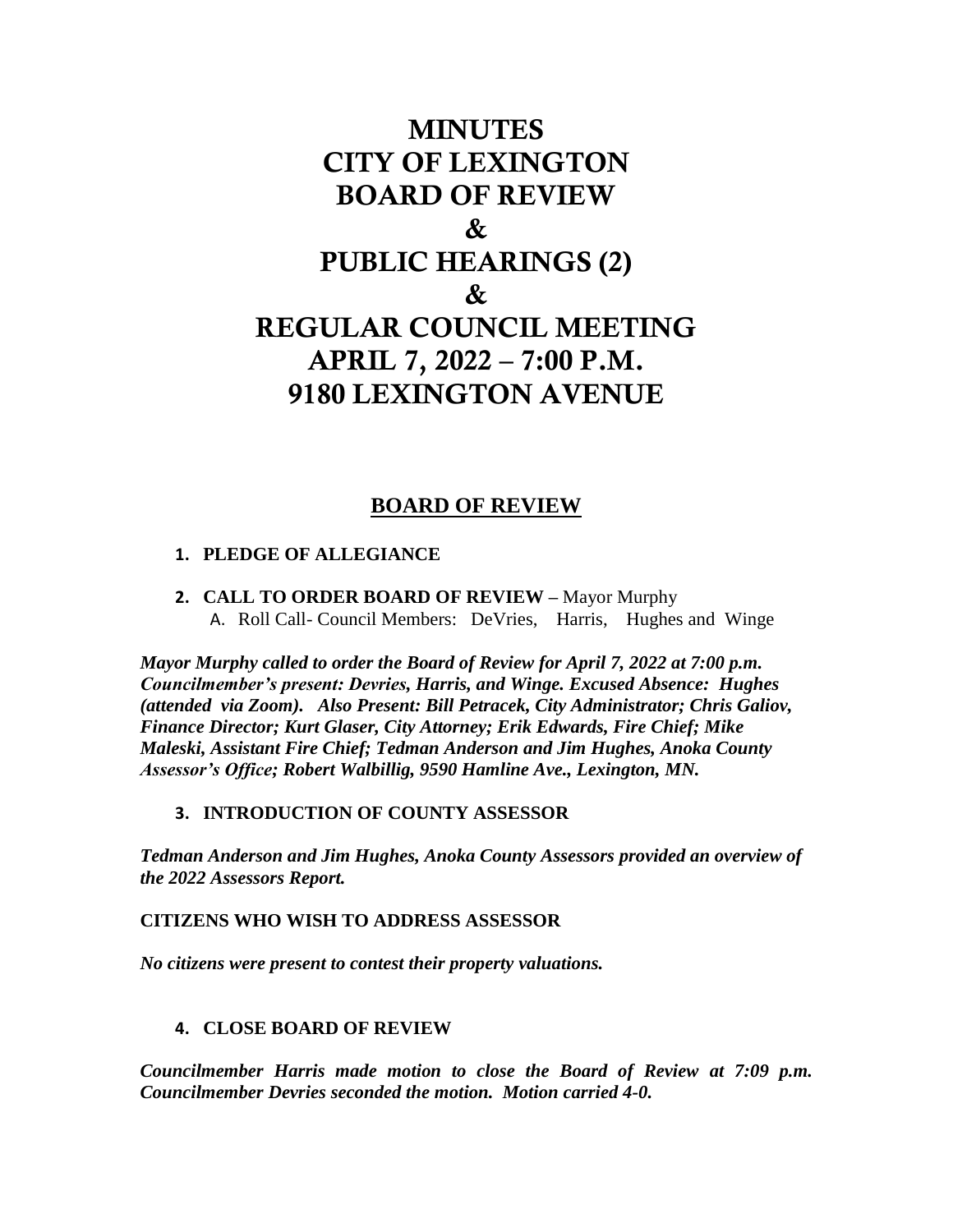## **PUBLIC HEARING #1**

#### **5. CALL TO ORDER:** – Mayor Murphy

A. Roll Call - Council Members: DeVries, Harris, Hughes and Winge

*Mayor Murphy called to order Public Hearing #1 for April 7, 2022 at 7:09 p.m. Councilmember's present: Devries, Harris, and Winge. Excused Absence: Hughes (attended via Zoom). Also Present: Bill Petracek, City Administrator; Chris Galiov, Finance Director; Kurt Glaser, City Attorney; Erik Edwards, Fire Chief; Mike Maleski, Assistant Fire Chief.; Robert Walbillig, 9590 Hamline Ave.*

#### **PUBLIC HEARING:**

#### **PUBLIC HEARING: THE CITY COUNCIL WILL TAKE COMMENTS ON THE 2022 STREET IMPROVEMENTS, THE PROPOSED IMPROVEMENT OF THE FOLLOWING STREETS: NORTH HIGHWAY DRIVE BETWEEN WOODLAND ROAD AND RESTWOOD ROAD (Approximately 500 Feet East).**

*Steve Winter, City Engineer, provided a PowerPoint presentation giving an overview of the North Highway Drive between Woodland Road and Restwood Road project. Discussion ensued.* 

#### **6. ADJOURN PUBLIC HEARING**

*Councilmember Harris made motion to close Public Hearing #1 at 7:18 p.m. Councilmember Devries seconded the motion. Motion carried 4-0.*

#### **PUBLIC HEARING #2**

- **7. CALL TO ORDER:**  Mayor Murphy
- A. Roll Call Council Members: DeVries, Harris, Hughes and Winge

*Mayor Murphy called to order Public Hearing #2 for April 7, 2022 at 7:18 p.m. Councilmember's present: Devries, Harris, and Winge. Excused Absence: Hughes (attended via Zoom). Also Present: Bill Petracek, City Administrator; Chris Galiov, Finance Director; Kurt Glaser, City Attorney; Erik Edwards, Fire Chief; Mike Maleski, Assistant Fire Chief; Robert Walbillig, 9590 Hamline Ave..*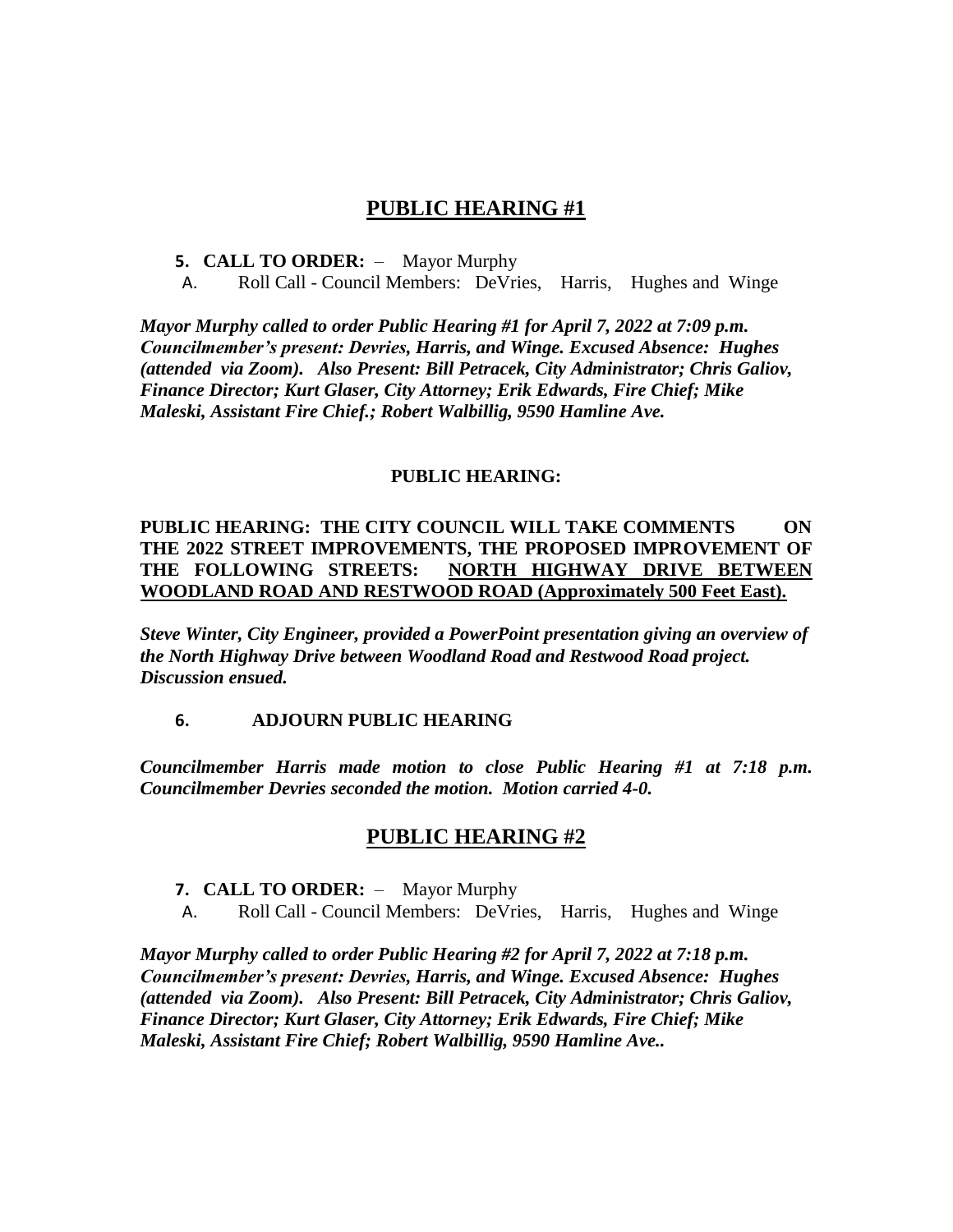#### **PUBLIC HEARING:**

#### **PUBLIC HEARING: THE CITY COUNCIL WILL TAKE COMMENTS ON THE 2022 STREET IMPROVEMENTS JOINT PROJECT, THE PROPOSED IMPROVEMENT OF THE FOLLOWING STREETS: HAMLINE AVENUE BETWEEN EDGEWOOD ROAD AND 97TH LANE NW;**

*Steve Winter, City Engineer, provided a PowerPoint presentation describing the Hamline Avenue between Edgewood Road and 97th Lane NW street project. Discussion ensued.* 

*Robert Walbillig, 9590 Hamline, Lexington, MN. asked a question about the drainage by his mailbox and if this issue will be resolved. He stated that he has to use hip waders following a rainstorm to get to his mailbox. Discussion ensued.* 

#### **8. ADJOURN PUBLIC HEARING**

*Councilmember Devries made motion to close Public Hearing #2 at 7:40 p.m. Councilmember Winge seconded the motion. Motion carried 4-0.*

## MINUTES CITY OF LEXINGTON REGULAR COUNCIL MEETING APRIL 7, 2022 – 7:00 P.M. 9180 LEXINGTON AVENUE

#### **9. CALL TO ORDER:** – Mayor Murphy

A. Roll Call - Council Members: DeVries, Harris, Hughes and Winge

*Mayor Murphy called to order the Regular City Council meeting for April 7, 2022 at 7:40 p.m. Councilmember's present: Devries, Harris, and Winge. Excused Absence: Hughes (attended via Zoom). Also Present: Bill Petracek, City Administrator; Chris Galiov, Finance Director; Kurt Glaser, City Attorney; Erik Edwards, Fire Chief; Mike Maleski, Assistant Fire Chief.*

#### **10. CITIZENS FORUM**

*No citizens were present to discuss items not on the agenda.*

**11. APPROVAL OF AGENDA WITH CHANGES AND CORRECTIONS**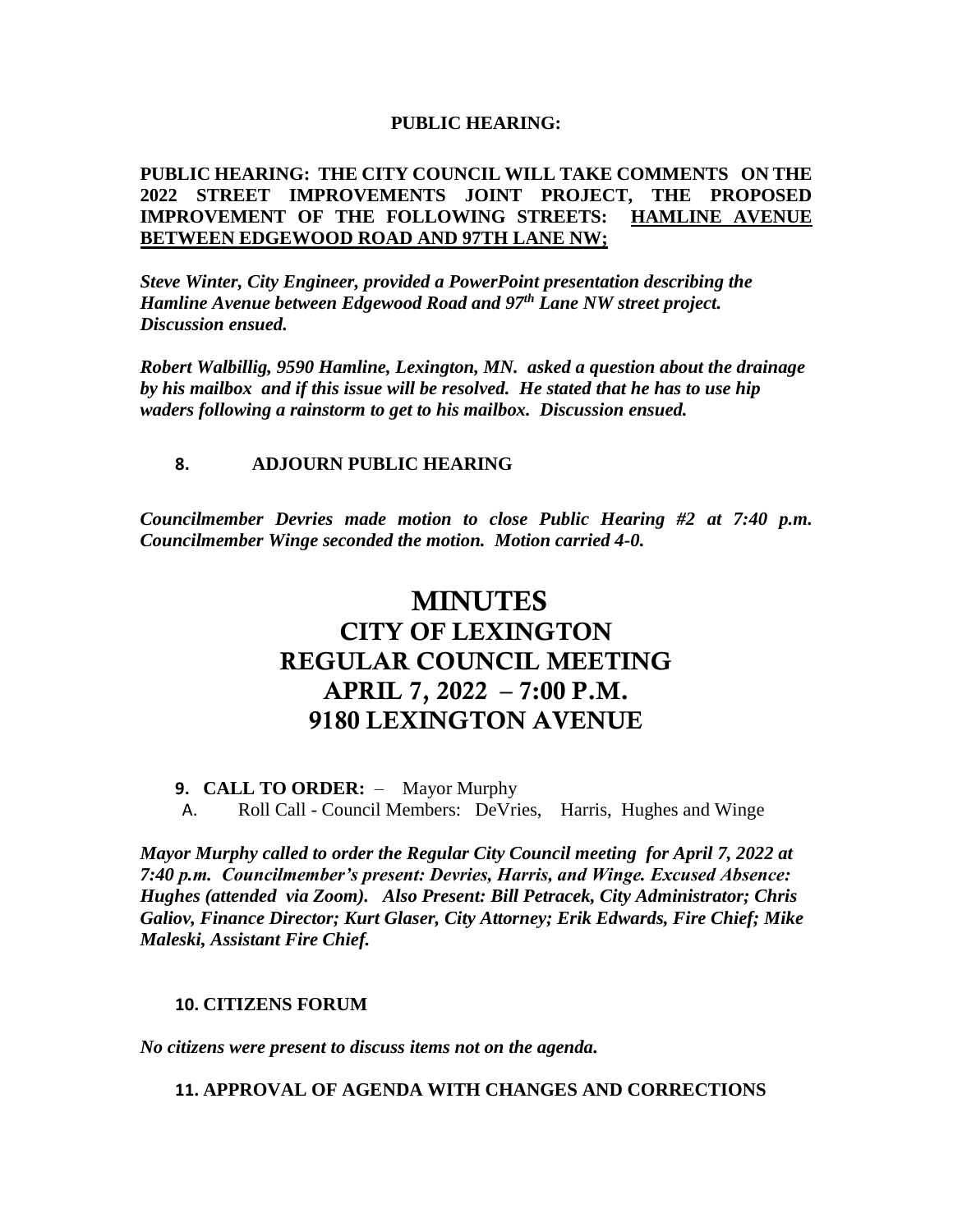*Councilmember Devries made a motion to approve the agenda as typewritten. Councilmember Harris seconded the motion. Motion carried 4-0.*

#### **12. INFORMATIONAL REPORTS:**

- A. Airport (Councilmember Devries)- Councilmember Devries stated the meeting will be in May.
- B. Cable Commission (Councilmember Winge) *Quarterly meetings – Councilmember Winge stated the upgrades to the city channels are complete. NMTV is testing two different closed captioning systems; He provided an update on the Supreme Court ruling on franchise fees.*
- C. City Administrator (Bill Petracek) *Petracek updated the City Council on open buildings in the City and potential businesses. Discussion ensued.*

Choose a building block.

## **13. LETTERS AND COMMUNICATIONS:**

- A. Centennial Lakes Police Department Media Reports 3-9- through 3-29-22
- B. Council Workshop meeting minutes March 17, 2022

## *No discussion on Letters and Communications.*

## **14. CONSENT ITEMS:**

- A. Recommendation to Approve Council Minutes: Council Meeting – March 17, 2022
- B. Recommendation to Approve Claims and Bills:

Check #'s 48803 through 48855 Check #'s 14240 through 14247 Check #'s 14248 through 14258 Check #'s 14261 through 14268

*Councilmember Harris made a motion to approve the consent agenda items. Councilmember Devries seconded the motion. Motion carried 4-0.* .

## **15. ACTION ITEMS:**

A. Recommendation to Approve Resolution NO. 22-15 – A Resolution Ordering

Improvements and Preparation of Plans for North Highway Drive between

Woodland Road and Restwood Road ( Approximately 500 feet)

*Councilmember Winge made a motion to Approve Resolution NO. 22-15 – A Resolution Ordering Improvements and Preparation of Plans for North Highway Drive between Woodland Road and Restwood Road ( Approximately 500 feet). Councilmember Harris seconded the motion. Motion carried 4-0.*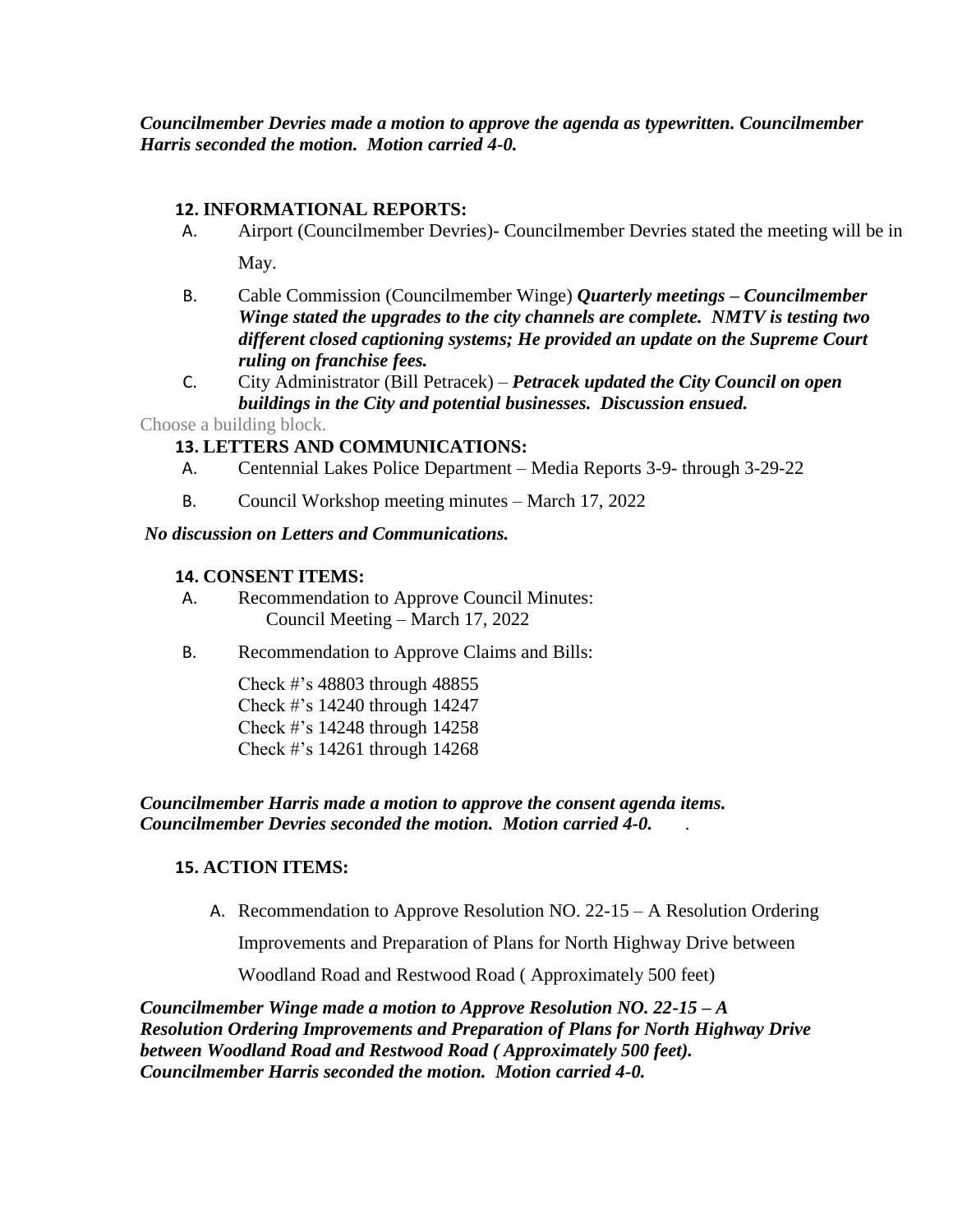B. Recommendation to Approve Resolution NO. 22-16 A Resolution Approving Plans and Specifications and Ordering Advertisement for Bids for North Highway Drive between Woodland Road and Restwood Road ( Approximately 500 feet)

*Councilmember Winge made a motion to Approve Resolution NO. 22-16 A Resolution Approving Plans and Specifications and Ordering Advertisement for Bids for North Highway Drive between Woodland Road and Restwood Road ( Approximately 500 feet). Councilmember Harris seconded the motion. Motion carried 4-0.* 

> C. Recommendation to Approve Resolution NO. 22-17 A Resolution Ordering Improvement and Preparation of Plans for the Joint Project with the City of Blaine for Hamline Ave. between Edgewood Road and 97<sup>th</sup> Lane NW

*Councilmember Devries made a motion to Approve Resolution NO. 22-17 A Resolution Ordering Improvement and Preparation of Plans for the Joint Project with the City of Blaine for Hamline Ave. between Edgewood Road and 97th Lane NW. Councilmember Harris seconded the motion. Motion carried 4-0.* 

D. Recommendation to Approve Resolution NO. 22-18 – A Resolution Opting

to Increase the Benefit Level for Firefighters who are vested in the Statewide

Volunteer Firefighter Plan

*Councilmember Devries made a motion to made a motion to Approve Resolution NO. 22-18 – A Resolution Opting to Increase the Benefit Level for Firefighters who are vested in the Statewide Volunteer Firefighter Plan. Councilmember Harris seconded the motion. Motion carried 4-0.* 

E. Recommendation to Approve the Purchase of MSA G1 Self-contained

Breathing Apparatus (SCBA) from MacQueen Emergency Equipment in

an Amount Not to Exceed \$142,697.14

*Erik Edwards, Fire Chief, explained that Lexington's air packs would expire this year. They have a 10 year life span. He added this process was put in motion last year to replace these items. We are recommending the purchase of the equipment through HGAC, which is a purchasing contract out of Texas that the City has had for about 10 years. Diiscussion ensued.* 

*Councilmember Devries made a motion to Approve the Purchase of MSA G1 Selfcontained Breathing Apparatus (SCBA) from MacQueen Emergency Equipment in an Amount Not to Exceed \$142,697.14. Councilmember Harris seconded the motion. Motion carried 4-0.*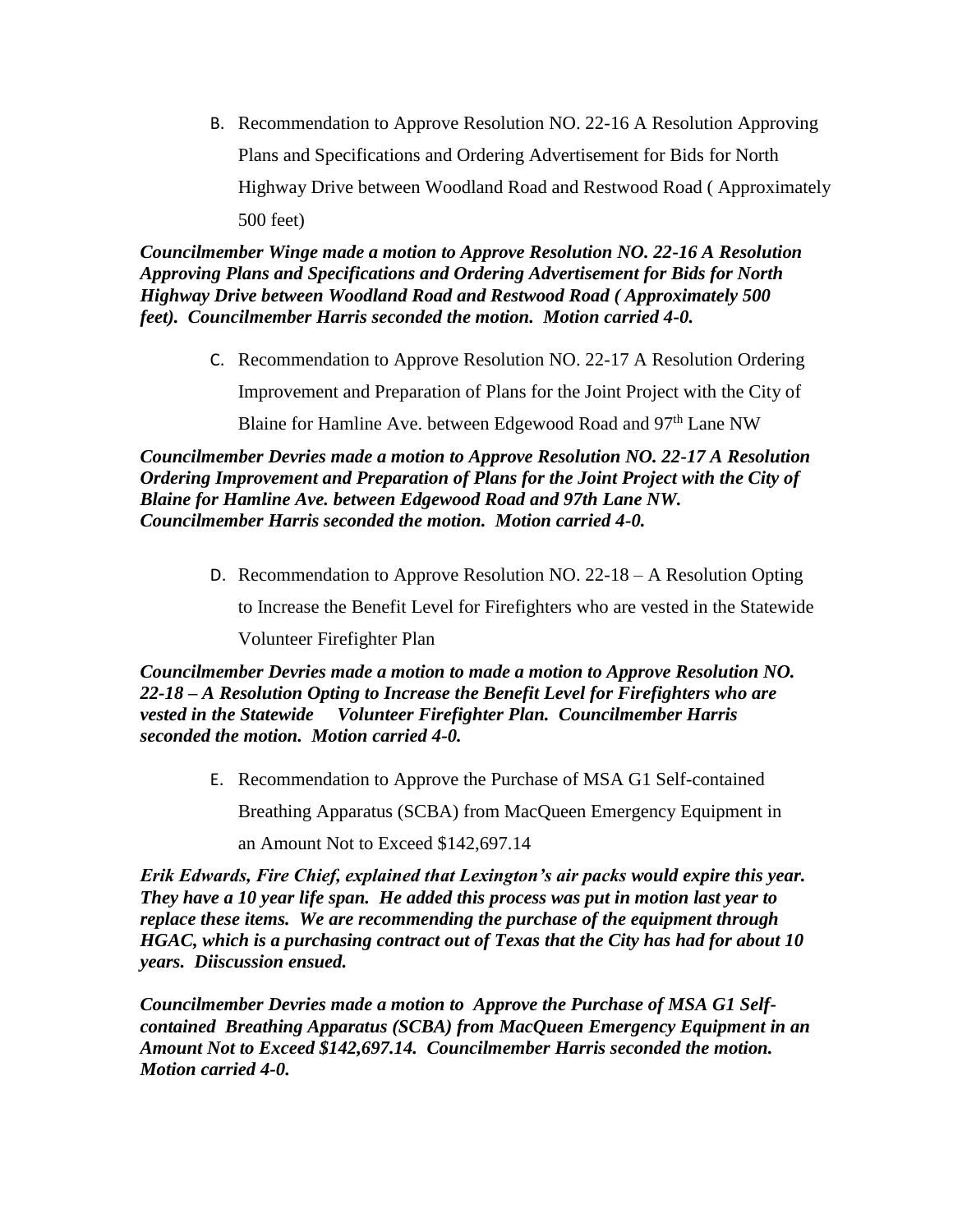F. Recommendation to Approve Payment #5 for 2021 Street Improvement Project to North Valley Inc. in the Amount of \$16,553.26

*Councilmember Harris made a motion to Approve Payment #5 for 2021 Street Improvement Project to North Valley Inc. in the Amount of \$16,553.26. Councilmember Winge seconded the motion. Motion carried 4-0.* 

G. Recommendation to Approve the Following Dates for the Use Of Memorial

Park Fields for the Minnesota State High School League (MSHSL Section

4AAA Softball Tournament:

- $\bullet$  May 25
- May 26 (May 27 rain back-up date)
- May 31 (June 1 rain back-up date)
- June 2 (June 3 rain back-up date)

*Councilmember Devries made a motion to Approve the Following Dates for the Use Of Memorial Park Fields for the Minnesota State High School League (MSHSL Section 4AAA Softball Tournament: May 25; May 26 (May 27 rain back-up date); May 31 (June 1 rain back-up date); June 2 (June 3 rain back-up date).*

H. Recommendation to Approve Karner Blue Education Center Requested Date

of May 20, 2022 to Use Memorial Park for their Track and Field Day

*Councilmember Harris made a motion to Approve Karner Blue Education Center Requested Date of May 20, 2022 to Use Memorial Park for their Track and Field Day. Councilmember Winge seconded the motion. Motion carried 4-0.* 

I. Recommendation to Approve the Sale of the Sewer Jetter and Street Sweeper

*Councilmember Winge made a motion to Approve the Sale of the Sewer Jetter and Street Sweeper. Councilmember Harris seconded the motion. Motion carried 4-0.* 

J. Recommendation to approve New Business License – Poncho's Taqueria

and Café (pending successful background check)

*Councilmember Harris made a motion to approve New Business License – Poncho's Taqueria and Café. Councilmember Devries seconded the motion. Motion carried 4-0.* 

K. Recommendation to approve Special Event Permit – Centennial High School

LaCrosse Booster Club Fundraiser at Boulevard Bar and Grill on May 7, 2022